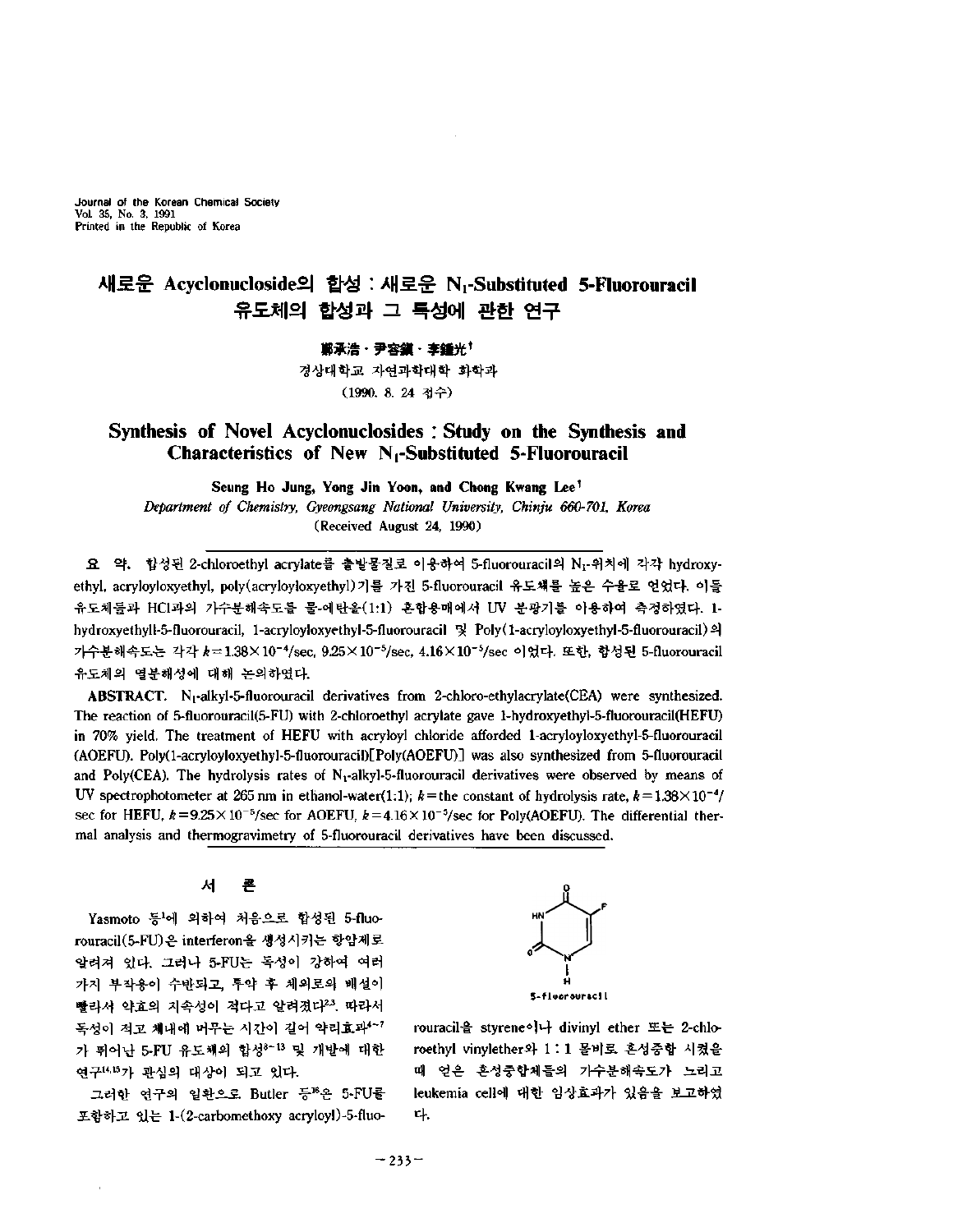또한 Masao Tada<sup>17</sup>는 약리효과를 중가시키고 부 작용을 줄이기 위해 5-FU에 acetic acid기를 결합 시켜 5-FU 유도체를 합성하였고, Akashi 등18.19은 acryl기가 결합된 uracil의 중합체가 interferon 효 과를 나타낸다고 보고 하였으나, 항암성이나 독성 약효의 지속성 면에서 만족 할만한 연구결과는 보고되지 않고 있다.



#### **l-(2-Carbom«thoxy acryloyl)-5-fluorourac11**

본 연구에서는 약효를 오래 지속시킬 수 있고 항암성이 우수한 5-FU의 고분자 유도체를 개발하기 위하여, aci끼기를 포함하고 있는 2-chloroethyl acrylate(CEA) 단위체로부터 5-FU 유도체인 1-hydroxyethyl-5-fluorouracil(HEFU), l-acryloyloxyethyl-5 -fluorouracil(AOEFU), 및 poly(1-acryloyloxyethyl-5-fluorouracil)[Poly(AOEFU)] 합성하고 아울러 이들 5-fluorouracil 유도체들에 대한 생체조건에서 가수분해속도 열적성질을 고찰하고자 하였다. EFU), 및 pol<br>oly(AOEFU)<br>cil 유도체들**\***<br>열적성질을<br>- A



**(R -** ch2ch2oh, ch2ch2ococh»ch2) **5-fiuorouracil derivatives**

IR 스펙트럼은 Hitachi 270-50으로, 'H-NMR 스 펙트럼은 tetramethylsilane(TMS)-f- 기준물질로 사용하여 Bruker AW-80 분광기로 측정하였으며, UV 스펙트럼은 Beckman DU-70 분광기를 사용하 였다. DTA 및 TGA는 Rigaku TG-DTA(PTC-10A) 름, 원소분석은 Leco사 Micro Carbon Hydrogen Nitrogen determinator(CHN-800) 각각 사용하 였다. 또한 실험에 사용된 시약과 용매들은 사용 전에 증류 탈수하여 사용하였다.

# **2-Chloroethyl acrylate(CEA)** 합성

300 m/ 삼각플라스크에 염화칼슘관이 부착된 냉각기를 설치하고 2-chloroethanol( 13.45 *ml,* 0.2 mole)과 ether 50 m/를 교반시키면서 acryloyl chloride(15.87 *ml,* Q2mole) 가한 다음 얼음중탕 에서 triethylamine(TEA)[27.88 ml, 0.2 mole]을 2 시간 동안 적가한 여과하여 생성염을 제거하였다. 여과액을 회전식 감압증발기로 용매를 제거한 잔류물을 실리카겔 컬럼(2.5×25 cm)에서 chloroform으로 용리시켰다. 생성물이 함유된 분획 (TLC 확인하였다.) 모아 용매를 제거시켜 액체상의 CEA 21g(80%)을 얻었다. 'H-NMR(CDCl3): 86.4  $-5.6(m, 3H$  of vinyl), 4.4(t, COCH<sub>2</sub>), 3.6(t,-CH<sub>2</sub>  $Cl$ ) : IR(Neat) : 2980(aliphatic, C-H), 1740(C= 0),  $1640(C=C \text{ of } viny)$ ,  $670 \text{ cm}^{-1}(C-C)$ .

## **l-Hydroxyethyl-5-fluorouracil(HEFU)** 합성

방법 **A.** 250 m/ 각구플라스크에 염화칼슘관이 부착된 리비히 냉각기를 설치하고 5-FU(3g, 0.022 mole)를 50 ml의 DMF에 완전히 용해시켜 NaH (1.215 g, 0.033 mole)를 가해준 다음 50℃로 유지시 면서 CEA(4.47 *ml,* 0.033 mole) DMF 함께 1시간 동안 적가한 2시간 진행시켰다 반응이 종료(TLC로 확인하였다.) 된 후 생성된 염을 제거한 여액을 감압하에서 용매를 제거하여 고체의 잔류물 얻었다. 고체의 잔류물을 실리카겔 컬럼(2.5X25 cm)에서 CHC1<sup>3</sup> : MeOH(2 : 0.1) 혼합용매로 용리 시켜 생성물이 함유된 분획을 모아 용매를 제거한 후 흰색의 결정으로 HEFU 2.85 g(70%)을 얻었다. mp. :  $156 - 156.5$ °C. 'H-NMR(DMSO-d<sub>6</sub>) :  $\delta 8.0(d, J)$  $=8.8$  Hz,  $1H_6$ ),  $3.8(t, O-CH_2)$ ,  $3.6(s, -OH, D_2O)$ exch.),  $2.7(t, N\text{-}CH_2)$ ;  $IR(KBr)$ : 3750~3350(NH  $&$  -OH), 3100(arom., CH), 3000 $\sim$ 2850(aliphatic, -CH),  $1750 \sim 1680$  cm<sup>-1</sup>(C=O) ; Anal. Calcd for  $C_6H_7N_2O_3F$ : C, 41.39; H, 4.05; N, 16.09. Found : C,  $41.52$  ; H,  $4.31$  ; N, 16.30.

방법 **B.** 염화칼슘관이 설치된 100m/ 플라스크 에 5-FU(3 g, 0.022 mole) 와 30 m/의 hexamethyldisilazane(HMDS)을 넣고 소량의 (NH4) SO4를 가한 다음 교반시켰다. 120℃에서 2시간 반응시킨다음 141 t 승온시킨 반응액이 맑게되면 반응을 종결 하고 과량의 HMDS를 감압중발기로 제거하였다.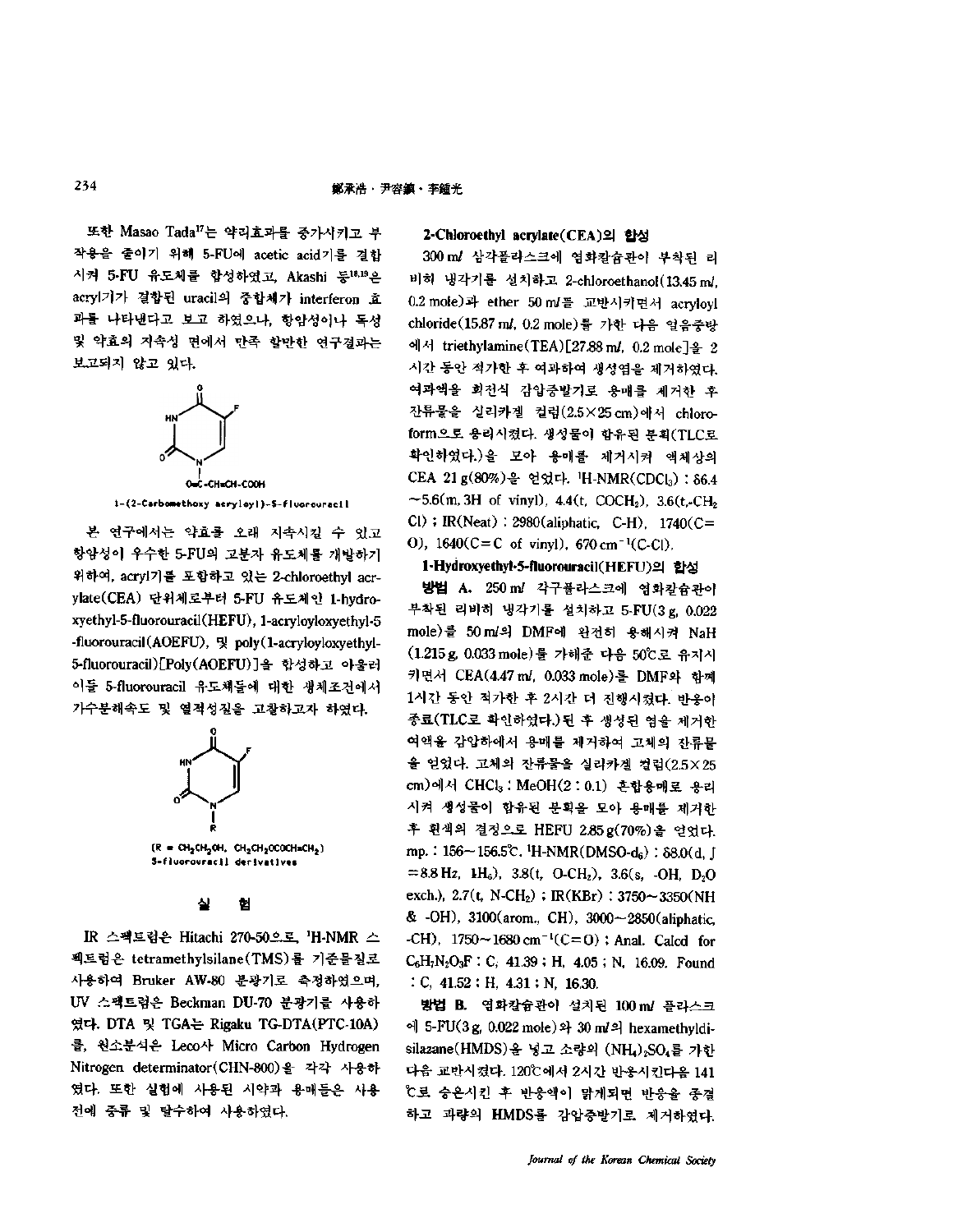#### 5-Fluorouracil 235

그런 후 CEA(5.9 m/, 0.04 mole)를 첨가하고 60℃ 에서 10일간 반응시켰다. 반응이 완료된 후 50 m/의 methanol을 가하여 desilylation 5-FU를 분해시키고 여과하였다. 여과액을 회전식 감압증발기에서 용매 를 제거한 후 잔류물을 실리카겔 컬럼에서 CHCls : MeOH(2:0.1)혼합용매로 용리시켜 흰색결정의 생성물을 얻었다. 생성물의 분석자료는 방법 A 합성한 HEFU의 것과 동일하였다.

**l-Acryloyloxyethyl-5-fhiorouracil(AOEFU)** 합성 화칼슘관이 설치된 100 m2 삼각플라스크에 HE-FU(2g, 0.01 mole) THF 40 m/ *넣고* TEAC2.09 ml, 0.015 mole)를 가해준 후 반응온도를 30°C로 유지시키면서 20분간 교반한 다음, acryloyl chloride(1.25 ml, 0.015 mole) 률 1시간 동안 적가했다. 반 응조건을 일정하게 유지하면서 2시간 동안 반응을 지속시킨 생성염을 제거한 여액을 회전식 감압 증발기로 용매를 제거한 다음 노란색의 시럽 형태로 AOEFU 1.65 g(72%)을 얻었다. 'H-NMR(DMSO $d_6$ ) : 88.0(d, J=8.8 Hz, 1H<sub>6</sub>), 6.4~5.6(m, 3H of vinyl),  $3.7(t, O\text{-CH}_2)$ ,  $2.5(t, N\text{-CH}_2)$ ; IR(Neat): 3500(NH), 3080(arom., CH), 2980(aliph atic, CH),  $1720 \sim 1660(C=0)$ ,  $1660(C=C \text{ of } vinyl)$ ,  $1200 \text{ cm}^{-1}$  $(C-O-C)$ ; Anal. Calcd for  $C<sub>9</sub>H<sub>9</sub>N<sub>2</sub>O<sub>4</sub>F$ : C, 47.87; H, 3.97; N, 12.27. Found : C, 47.51; H, 4.12; N, 12.40

**Poly(2-chloroethyl acrylate)[Poly(CEA)]** 합성 일정량의 CEA를 chloroform과 함께 중합관에 넣고 단위체의 0.20 mole%에 해당하는 AIBN을 가 하여 질소가스를 충진시킨 다음 60± 0.1℃로 유지된 항온조에서 12시간 반응시켰다. 중합관내의 중합물 에 ethanol을 충분히 넣어 침전시킨 후 침전된 중 합체를 원심분리기(RPM : 3000)로 분리한 다음 진 공건조기(30℃/10<sup>-3</sup> mmHg)로 일정한 무게가 될 때까지 건조시켰다.

**Poly(l-acryloyloxyethyl-5-fluorouracil)[Poly(AO-EFU)]** 합성

리비히 냉각기가 부착된 100 m2 삼각플라스크에 5-FU(0.3g, 0.0022 mole) NaH( 1.21g, 0.033 mole) 를 가한 후 반응온도를 50℃로 유지시키면서 2시간 동안 교반하였다. 반응계에 Poly(CEA) 0.5 g를 천천 히 적가한 다음 반응온도를 80℃로 하여 50시간 지

속시켰다. 반응이 종료된 후 감압(10℃/10<sup>-3</sup> mmHg) 하에서 용매를 제거한 후 acetone : MeOH(2 : 1) 혼 합용매를 가하여 1차 여과하고 다시 MeOH : EtOH (1:1) 혼합용매를 가하여 2차 여과하였다. 여액을 실리카겔 컬럼(2.5X25cm)에서 CHC13: MeOH(10 : 1) 혼합용매로 용리시켜 생성물이 포함되어 있는 분획을 모아 용매를 제거한 다음 진공건조기(20℃/ 10<sup>-3</sup> mmHg)에서 12시간 건조하여 미색의 Poly (AOEFU) 0.2 g(40%)을 얻었다. 'H-NMR(DMSO-ds  $/CDCI_3$ ) : 87.5(d, J=8.8 Hz, 1H<sub>8</sub>), 4.0(t, O-CH<sub>2</sub>), 2.8  $(t, N\text{-}CH_2)$ ; IR(KBr) : 3500(NH), 3100(arom., CH), 3000(aliphatic, CH), 1750, 1700, 1650(C=O),  $1220(C-O-C)$ ,  $800 \text{ cm}^{-1}(C-F)$ .

# 가수분해반응 속도측정

 $5.0 \times 10^{-4}$  M<sup>2</sup> HEFU, AOEFU 및 Poly(AO-EFU) 7.5X10-3M HC1과의 반응에 대한 분해 속도를 유사 일차조건으로 H2O : EtOH(1:1) 혼 합용매를 사용하여 UV spectrophotometer로 측정 하였다. 265 nm의 과장을 이용하여 흡광도의 변화 로부터 5-fluorouracil의 잔유기의 양을 산출하고 이들의 분해반응 속도상수를 구하였다.

#### 열적성질 고찰

HEFU, AOEFU 및 Poly(AOEFU)의 열안정성을 고찰하기 위하여 DTA와 TGA를 사용하여 승온속도 5℃/min와 챠트속도 5 mm/min로 15℃에서 500℃사 이의 열분석도로부터 합성된 5-fluorouracil 유도체 들의 열적성질을 검토하였다.

## 결과 고찰

**5-Fluorouracil** 유도체의 합성. 2-chloroethyl acrylate(CEA) 2-bromoethyl methacrylate 합성 방법<sup>20</sup>을 모방하여 시도하였다. Acryloyl chloride와 2-chloroethanol 을 triethylamine(TEA)과 ether속에 서 반응시켜 80%의 수율로 CEA을 합성하였다.

| CH,=CHCOCL | $\ddot{\phantom{1}}$ | $HOCH2CH2Cl$ - | Ether      | CICH, CH3OCOCH=CH4 |
|------------|----------------------|----------------|------------|--------------------|
|            |                      |                | <b>TEA</b> |                    |
|            |                      |                |            |                    |
|            |                      | Scheme 1       |            |                    |

한편, CEA을 5-FU와 직접 반응시켜 AOEFU을 합성하고자 시도하였다. 5-FU을 NaH로 처리하여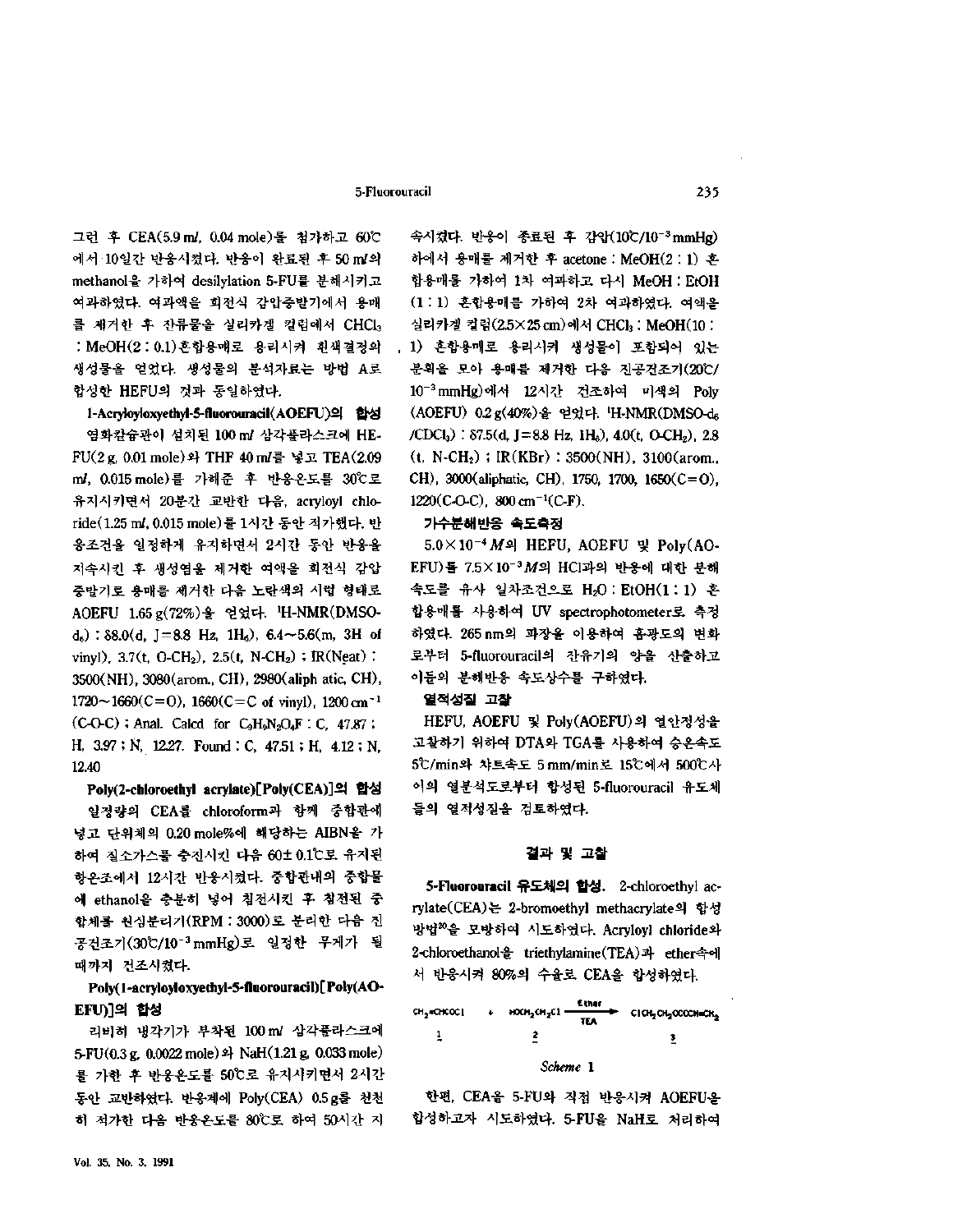상응하는 sodium salt을 만들고 50℃에서 CEA와 반응시켰다. 얻어진 생성물은 처음 예상과는 다르게 1-hydroxyethyl-5-FU가 얻어쳤다(수율 70%).

이 화합물은 적외선 스펙트럼에서 NH 및 OH 홈 수피이크(3750~3350 cm<sup>-1</sup>) 방향족, C-H 흡수피이 크(3100 cm<sup>-1</sup>), 지방족 C-H 흡수피이크(2850 cm<sup>-1)</sup> 및 C=0 흡수피이크(1750~1680 cm<sup>-1</sup>)을 확인 할 수 있었고, 'H-NMR에서는 4개 집단의 양성자신호 [2.5(t, N-CH<sub>2</sub>), 3.7(t, OCH<sub>2</sub>), 5.6~6.4(m, 3H of vinyl), 8.0(d, J=8.8 Hz 1H<sub>6</sub>)]를 확인할 수 있었다. 그러나 5-FU고리에 N-hydroxyethylation을 시킬 경 우 N<sub>1</sub>-위치 및 N<sub>3</sub>-위치 중 어느 위치에 hydroxyethyl기가 도입되었는가를 확인할 수 없으므로, 이를 확인하기 위해서 Browne 방법21을 응용하고자 하 였다. Browne에 의하면 silylated uracil 유도체를 alkylation시키면 선택적으로 Nr-위치에만 alkylation이된다고 알려져 있다. 따라서 본 연구에서도 silylated-5-FU을 CEA와 반응시켜 방법 A로 얻은 생 성물의 분석자료를 방법 B로 얻은 HEFU의 분석 자료와 비교한 결과 녹는점, IR, 'H-NMR이 동일하 였으므로 Nr위치에만 선택적으로 hydroxyethylation이 되었음을 알 수 있었다.

질소헤테로고리 화합물의 N-hydroxyethylation 대해 알려진 방법으로 adenine에 ethylene carbonate를 반응시켜 합성하는 방법22이 있으나, 본 연 구에서 시도된 방법은 새로운 방법이다.

방법은 질소헤테로고리 화합물의 N-hydroxyalkylation에서 유용한 방법이 될 수 있으므로 본 연 구실에서는 이 분야의 연구를 계속할 예정이다.

또한, 이 생성물을 원소분석한 결과 HEFU(C6H7 N2O3F1) 대한 조성계산치는 C : 41.36%, H : 4.02 %, N : 16.18% 인데 실험에 의해 얻어진 HEFU의 원소분석 결과는 C : 41.52%, H : 4.31%, N : 16.30% 이었다.

한편, Akashi 동<sup>22</sup>은 adenine sodium salt와 2-bromoethyl methacrylate 직접반응시켜 N-(2-methacryloyl) ethyladenine 합성하였으나, pyrimidine 유도체의 경우에는 silylated uracil 유도체와 2-bromoethyl methacrylate을 반응시켜 상응하는 N<sub>1</sub> -alkyl 유도체를 낮은 수율로 합성하였다.

그러나 본 연구에서는 CEA와 5-FU을 salt me-

thod로 AOEFU을 합성할 수 없었고, silylation 방 법은 수율이 낮고 또한 분리과정이 까다롭기 때문에 Kondo 등<sup>23</sup>의 방법으로 HEFU와 acryloyl chloride 을 triethylamine 존재하에서 반응시켜 AOEFU의 합성을 시도하여 72%로 얻었다.



합성된 AOEFU는 적외선 스펙트럼에서 NH(3500 cm<sup>-1</sup>),  $C = O(1720 \sim 1680 \text{ cm}^{-1}$ ,  $C = C(1660 \text{ cm}^{-1})$ 및 C-O-C(1200 cm") 흡수피이크를 나타내었고, iH-NMR 스펙트럼에서 uracil 고리상의 H<sup>6</sup> 양성자 피이크(8.0, d, J=8.8Hz), vinyl기의 양성자피이크 (5.6~6.4, m) 및 두 개의 methylene 양성자피이크 [2.5, (t, N-CH2) 3.7, (t, O-CH2)]들을 확인하였다. 또한, 이 생성물을 원소분석한 결과, AOEFU(C, H,N<sub>2</sub>O<sub>4</sub>F)에 대한 조성계산치는 C : 47.37%, H : 3.97%, N : 12.27% 인데 실험에 의해 얻어진 AOEFU 원소분석 결과는 C : 47.51%, H : 4.12%, N : 12.49 % 이었다.

한편, AOEFU로부터 poly(AOEFU) 얻기위하여 라디칼 중합을 시도하였으나 원하는 생성물을 얻지 못하였다. 따라서 poly(CEA)를 합성하여 5-FU와 반응시키고자 하였다. CEA를 AIBN으로 처리하여 poly(CEA)을 합성하였다. 5-FU를 NaH로 처리하여 5-FU sodium salt로 만들고 여기에 poly(CEA)을 반응시켜 40%의 수율로 poly(AOEFU)을 합성하였 . 합성된 poly(AOEFU) 치환기의 위치 확인을 위하여, poly(CEA)와 silylated-5FU을 반응시켜 얻 은 소량의 생성물과 비교분석한 결과 Ni-위치에 치 환되었음을 확인할 수 있었다<sup>?!</sup>.

Poly(AOEFU)의 'H-NMR에서 3개의 양성자피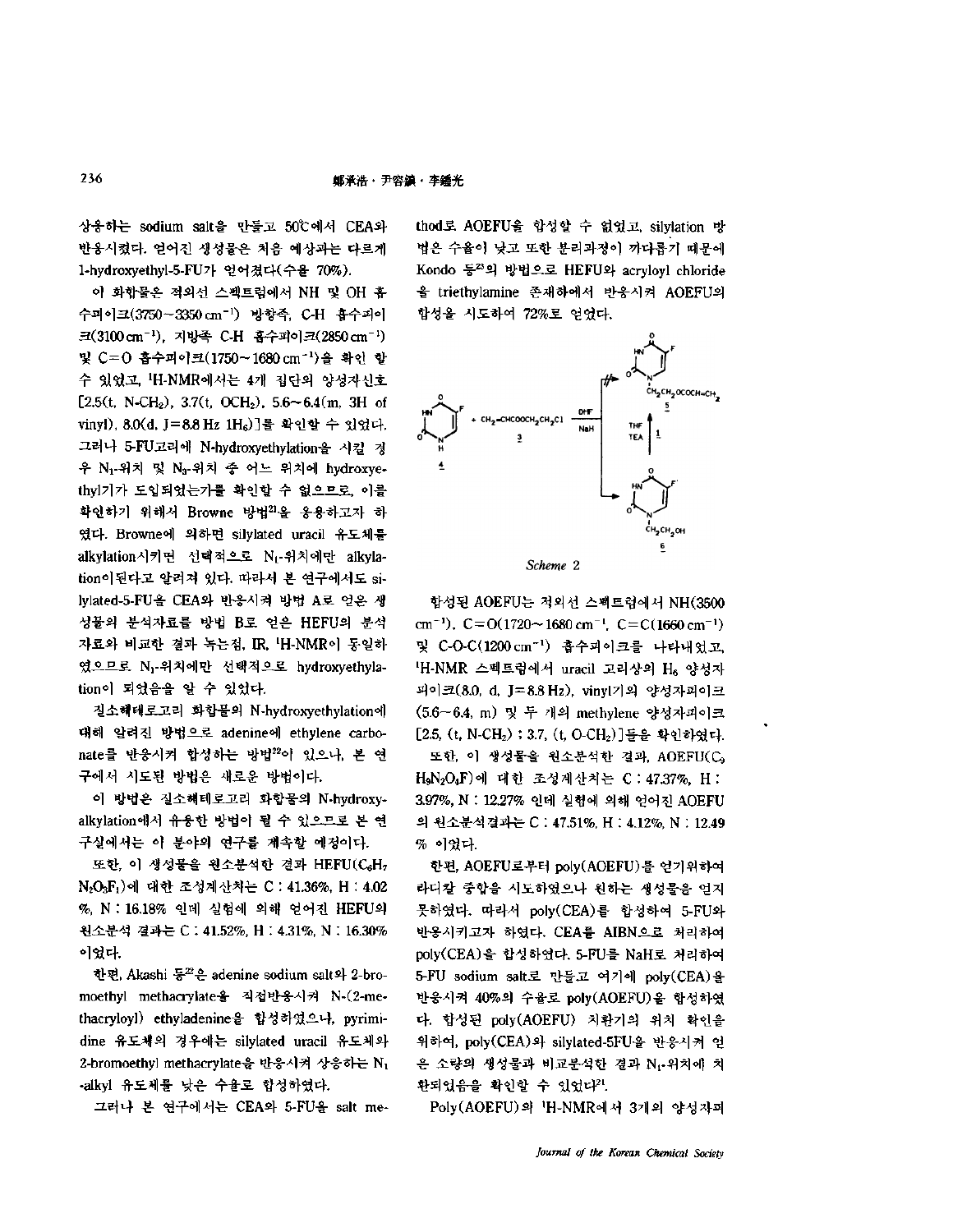# 5-Fluorouracil 237



**Reaction time (min)**

*Fig.* 1.  $ln(\lambda' - \lambda)$  as a function of the reaction time for the reaction of 5-FU derivatives and HC1.  $\bullet$ : HEFU :  $\bullet$ : AOEFU :  $\bullet$  : Poly(AOEFU).

*Table* 1. The absorbance on the reaction of HEFU and HC1 in ethanol-water mixture(l : 1) at 265 nm Table 1. The absorbance on the reaction of HEFU<br>and HCl in ethanol-water mixture(1 : 1) at 265 nm<br>Temp. : 37°C, [HEFU] =  $5.0 \times 10^{-4} M$ , [HCl] =  $7.5 \times 10^{-3} M$  $10^{-3}\,M$ 

| Time(min) | $\lambda_{255}$ | t×∆ | $\lambda'{}_{265}$ | $-\ln(\lambda'-\lambda)$ |
|-----------|-----------------|-----|--------------------|--------------------------|
| 10        | 2.304           | 310 | 2.352              | 3.04                     |
| 20        | 2.308           | 320 | 2.353              | 3.10                     |
| 30        | 2.312           | 330 | 2.354              | 3.17                     |
| 40        | 2.316           | 340 | 2.356              | 3.22                     |
| 50        | 2.320           | 350 | 2.357              | 3.30                     |
| 60        | 2.324           | 360 | 2.358              | 3.38                     |
| 70        | 2.327           | 370 | 2.359              | 3.44                     |
| 80        | 2.332           | 380 | 2.359              | 3.61                     |
| 90        | 2.336           | 390 | 2.360              | 3.73                     |

이크집단 [2.8(t, N-CH<sub>2</sub>) ; 4.0(t, O-CH<sub>2</sub>) ; 7.5(d, J=8.8, 1H. ) ]을 확인할 수 있었고 IR에서도 NH  $(3500 \text{ cm}^{-1})$ , C = O $(1750, 1700, 1650 \text{ cm}^{-1})$ , C-O-C(1220 cm<sup>-1</sup>) 및 C-F(800 cm<sup>-1</sup>)을 관찰 하였다.

**5-fluorouracil** 유도체의 가수분해반응 속도측정. 5-fluorouracil 유도체의 지속적인 항암효과를 대하기 위하여 5-fluorouracil을 함유하고 있는 H<sub>2</sub> : EtOH(l : 1) 혼합용매를 사용하여 유사 일차조 건으로 5.0×10<sup>-4</sup> M의 시료를 7.5×10<sup>-2</sup> M의 HCl과 반응시켰다. 이 때 분해되어 방출되는 5-FU 잔기의 양을 265 nm에서 시간에 따른 흡광도의 변화를 측

*Table* 2. The absorbance on the reaction of AOEFU and HCl in ethanol-water mixture $(1:1)$  at 265 nm Temp.: 37°C, [AOEFU] =  $5.0 \times 10^{-4}$  M, [HCl] =  $7.5 \times$ *W~3M*

| Time(min) | $\lambda_{265}$ | tΧΛ | λ' xe | $-\ln(\lambda'-\lambda)$ |
|-----------|-----------------|-----|-------|--------------------------|
| 10        | 2.316           | 310 | 2.357 | 3.17                     |
| 20        | 2.318           | 320 | 2.359 | 3.19                     |
| 30        | 2.322           | 330 | 2.361 | 3.24                     |
| 40        | 2.325           | 340 | 2.362 | 3.30                     |
| 50        | 2.328           | 350 | 2.364 | 3.32                     |
| 60        | 2.331           | 360 | 2.366 | 3.35                     |
| 70        | 2.335           | 370 | 2.368 | 3.41                     |
| 80        | 2.338           | 380 | 2.370 | 3.34                     |
| 90        | 2.341           | 390 | 2.371 | 3.51                     |
|           |                 |     |       |                          |

*Table* 3. The absorbance on the reaction of AOEFU and HCl in ethanol-water mixture $(1:1)$  at 265 nm Temp.:  $37^{\circ}$ C,Poly[AOEFU] =  $5.0 \times 10^{-4}$  M, [HCl] = 7.5  $\times$ 10<sup>-3</sup> $M$ 

| Time(min) | $\lambda_{265}$ | t×∆ | λ'265 | <u>– In(λ' – λ)</u> |
|-----------|-----------------|-----|-------|---------------------|
| 10        | 2.391           | 310 | 2.432 | 3.19                |
| 20        | 2.393           | 320 | 2.435 | 3.17                |
| 30        | 2.395           | 330 | 2.437 | 3.17                |
| 40        | 2.398           | 340 | 2.439 | 3.19                |
| 50        | 2.400           | 350 | 2.442 | 3.17                |
| 60        | 2.403           | 360 | 2.444 | 3.19                |
| 70        | 2.406           | 370 | 2.446 | 3.21                |
| 80        | 2.409           | 380 | 2.446 | 3.30                |
| 90        | 2.413           | 390 | 2.449 | 3.32                |
|           |                 |     |       |                     |

정하고, Guggenheim24식에 적용하여 계산된 인자들 을 이용하여 시간의 변화에 따른 ln( $\lambda'$ - $\lambda$ )를 도시한 그래프로부터 직선의 기울기를 최소자승법으로 하여 반응속도상수 k를 구하였다.

#### $\ln(\lambda' \lambda) + k_{obs}t = constant$

여기서 入는 시간에 따른 흡광도이고, *V. t'* 에서의 흡광도이며 상수 증가분으로써 재현 성있는  $k_{obs}$ 를 구하기 위하여 본 연구에서는 5시간을 이용하였다. *Fig.* 1 *Table* 1~3으로부터 구한 5-FU 유도체의 반응속도상수는 HEFU가 1.38×10<sup>-4</sup>/sec, AOEFU7}  $9.25 \times 10^{-5}$ /sec, Poly(AOEFU) 7}  $4.16 \times$  $10^{-5}/sec$ 로 각각 나타났다.

또한, 실험에서 구한 분해 속도상수 값들을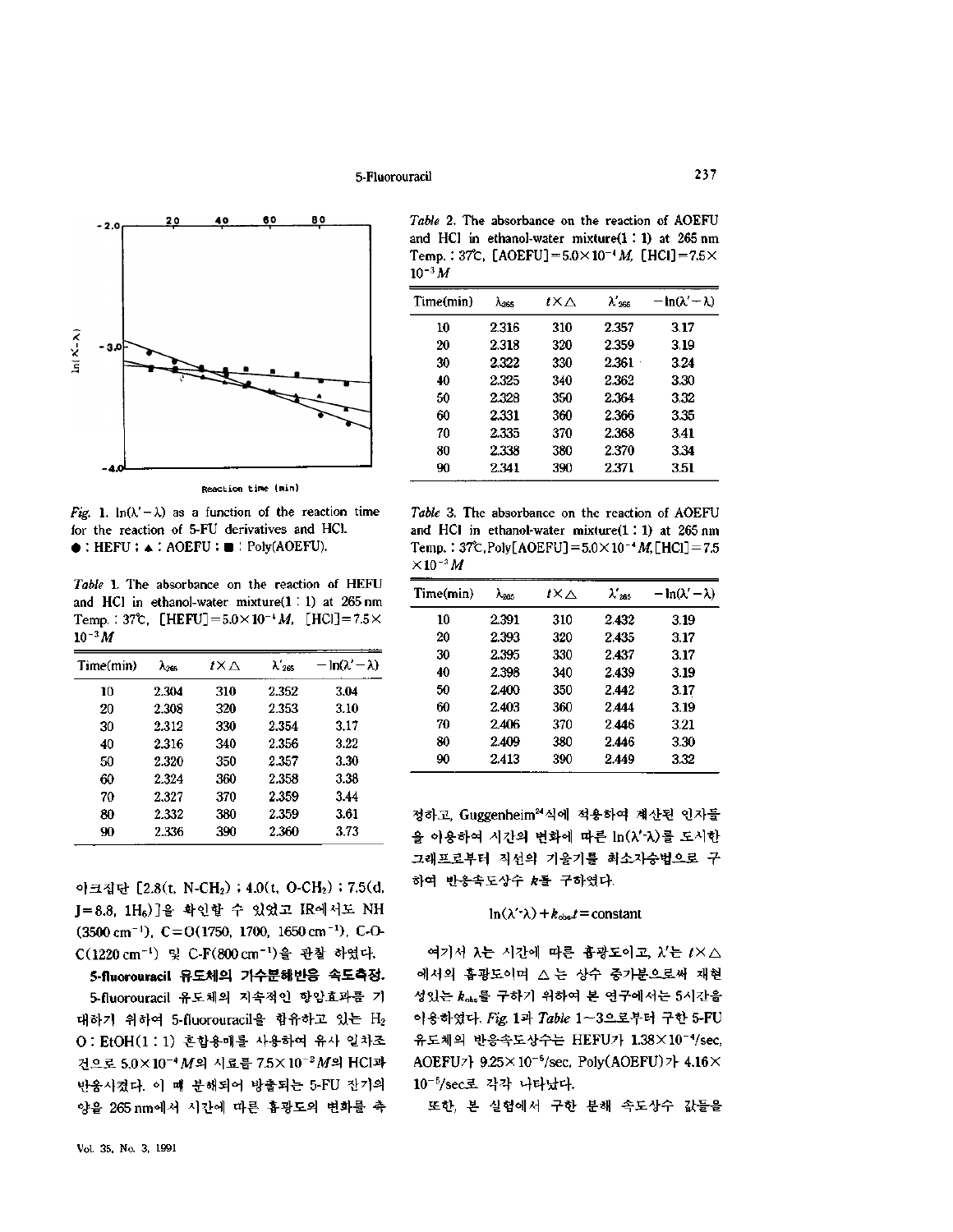

**Tenperature(\*C)**

*Fig-* 2. DTAthermogram of 5-FU derivatives.  $-$ : HEFU :  $-$ : AOEFU :  $\cdot \cdot$  - : Poly(AOEFU).



*Fig,* 3. TGA thermogram of 5-FU derivatives.  $-$ : HEFU :  $-$ : AOEFU :  $\cdots$ : Poly(AOEFU).

Butle 실험결과와 비교해 결과, L(2 carbomethoxy acryloyl)-5-fluorouracil $\frac{a}{2}$  dioxane : H<sub>2</sub>O (1 1) 혼합용매에서 가수분해시켜 얻어진 6.25X 10-4/sec 보다도 더 낮은 값임을 알 수 있었다. 그 러므로 새로이 합성된 5-fluorouracil 유도체인 1-hydroxyethyl-5-fluorouracil, l-acryloyloxyethyl-5-fluorouracil, poly(l-acryloyloxyethyl-5-fluorouracil) 항암제에 웅용할 경우 다른 5-fluorouracil 유도체 보다도 약효를 오래 지속시킬 있다고 본다.

**5-Fluorouracil** 유도체의 열적성질. *Fig.* 2 3 나타난 HEFU, AOEFU, Poly(AOEFU)들에 대한 DTA와 TGA의 결과를 보면, 생체의 최적은도인 37 t 부근에서는 작용기의 분해에 의한 흡수피이크와 무게 감소가 나타나지 않음을 볼 수 있다. Fig. 2에



Fig. 4. NMR spectra of AOEFU after thermal degradation at 100°C.

나타난 DTA의 결과에서는 AOEFU의 경우, 대략 90 *°C* 부근에서 작용기의 분해에 의한 흡열피이크가 나타났다. 또한, Fig. 3의 TGA 결과에서도 90℃ 부 근에서 작용기의 분해에 의한 대략 25%의 무게 감 소현상이 일어났다. 그리고 이들 유도체 중에서 가장 열적으로 불안정한 AOEFU를 100℃로 가열한 후 그 잔유물을 'H-NMR로 확인해본 결과 δ 6.4~5.6에서 나타났던 CH2=CH의 다중선 피이크가 사라짐을 볼 *있다(Fig.* 4).

이와 같은 결과로. 합성된 5-fluorouracil 유도체들은 생체의 최적은도인 37℃ 부근에서는 전 쳐 분해가 일어나지 않음을 알 수 있다.

# ż.

출발물질인 2-chloroethyl acrylate acryloyl chloride와 2-chloro ethanol의 축합반응으로 80%의 수율로 얻었으며, Lhydroxyethyl-5-fluorouracil 70% 수율로 얻었다. 특히 l-acryloyloxyethyl-5 fluorouracil의 합성을 위해 반응조건을 Kondo 등23 이 methacryloyloxyethyl uracil을 합성할 때 사용한 방법과 달리 합으로써 72%의 높은 수율로 얻을 수 있었다. 이처럼 l acryloyloxyethyl-5-fhiorouracil(5) 울 합성할 때, 5-fluorouracil과 2-chloroethyl acrylate 반웅시킬 경우에는 거의 **5** 화합물을 얻을 없으나, 반웅조건을 달리하여 **6** 화합물을 acryloyl chloride 반응시킬 때에는 아주 *높은* 수율로 얻을 있었다. 그러므로 항암제로 사용되는 5-fluorouracil 유도체의 합성에 이와 같은 비교적 간단한 합성방법을 이용함으로써 좋은 결과를 얻을 수 있